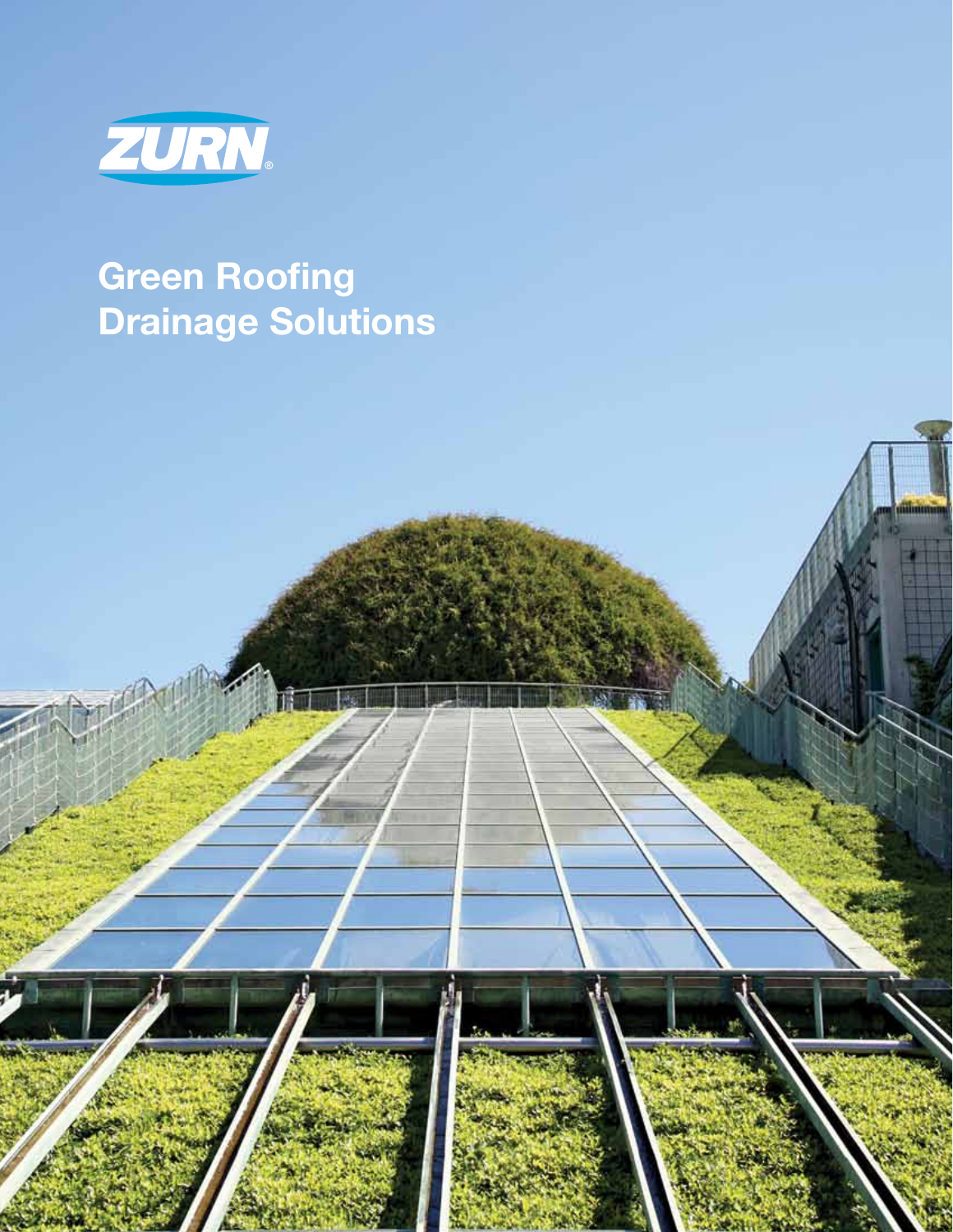

Zurn is proud to introduce its Green Roofing Drain product line, specifically suited for the unique needs of a green roof installation.

Having proper drainage on a green roof is a critical aspect of the system. If the system is not able to drain properly it can negatively impact the vegetation due to oversaturation of the soil. As the soil takes on excessive amounts of water it continues to add weight to the roofing structure. This added load has the potential to compromise the structural integrity of the roof. In order to prevent these situations from occurring, the roof drain must allow adequate flow through the drain at all times.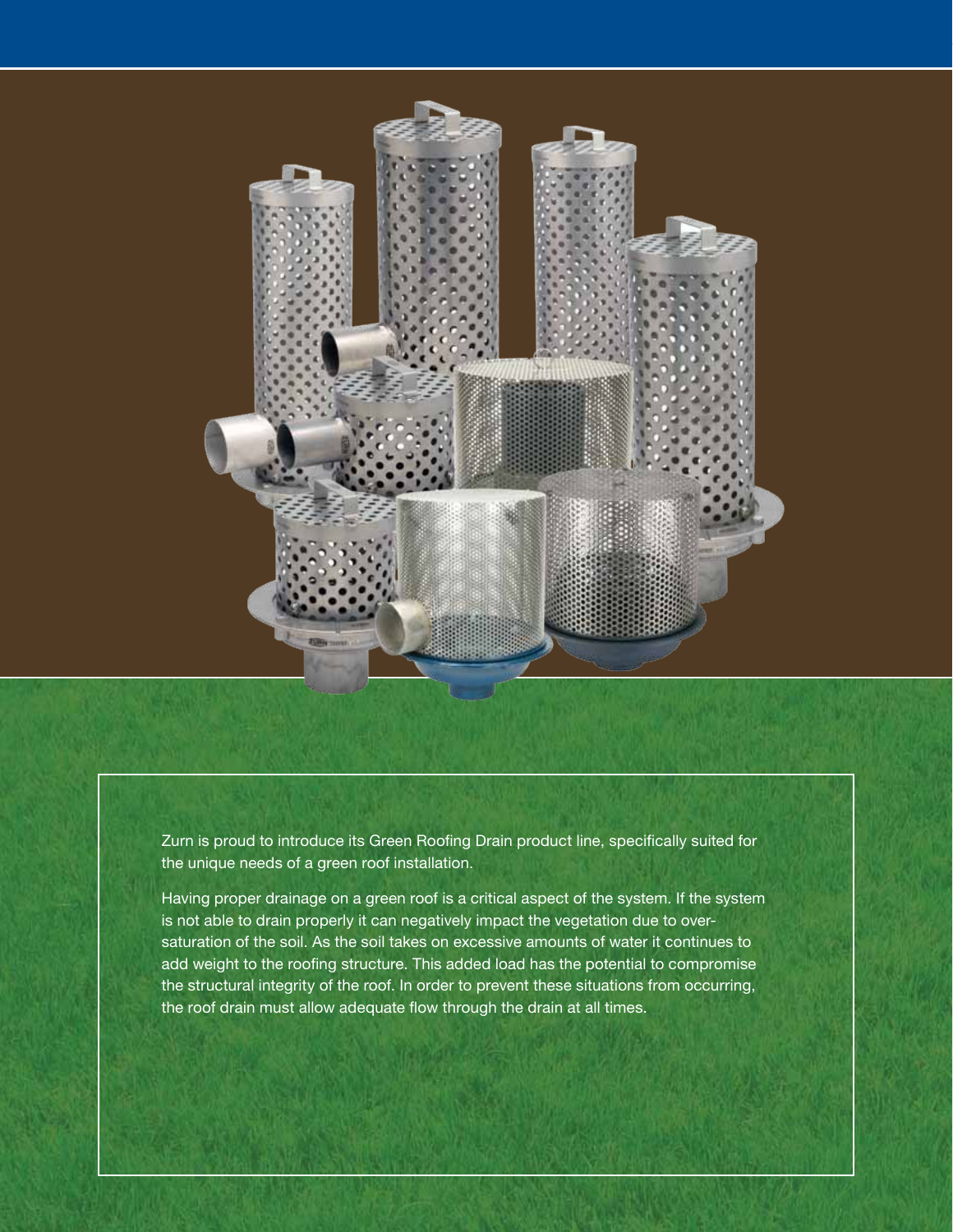

## **Benefits of Zurn Green Roofing Drains**

#### **Performance**

• Stainless steel perforated extension allows for optimal flow into the roof drain while simultaneously keeping debris out.

#### **Ease of Maintenance**

• Removable lid allows for easy routine maintenance.

#### **Versatility**

• Customizable enclosures guarantee the roof drain aligns with the green roof surface and offer an aesthetically appealing finish to the roof environment.

1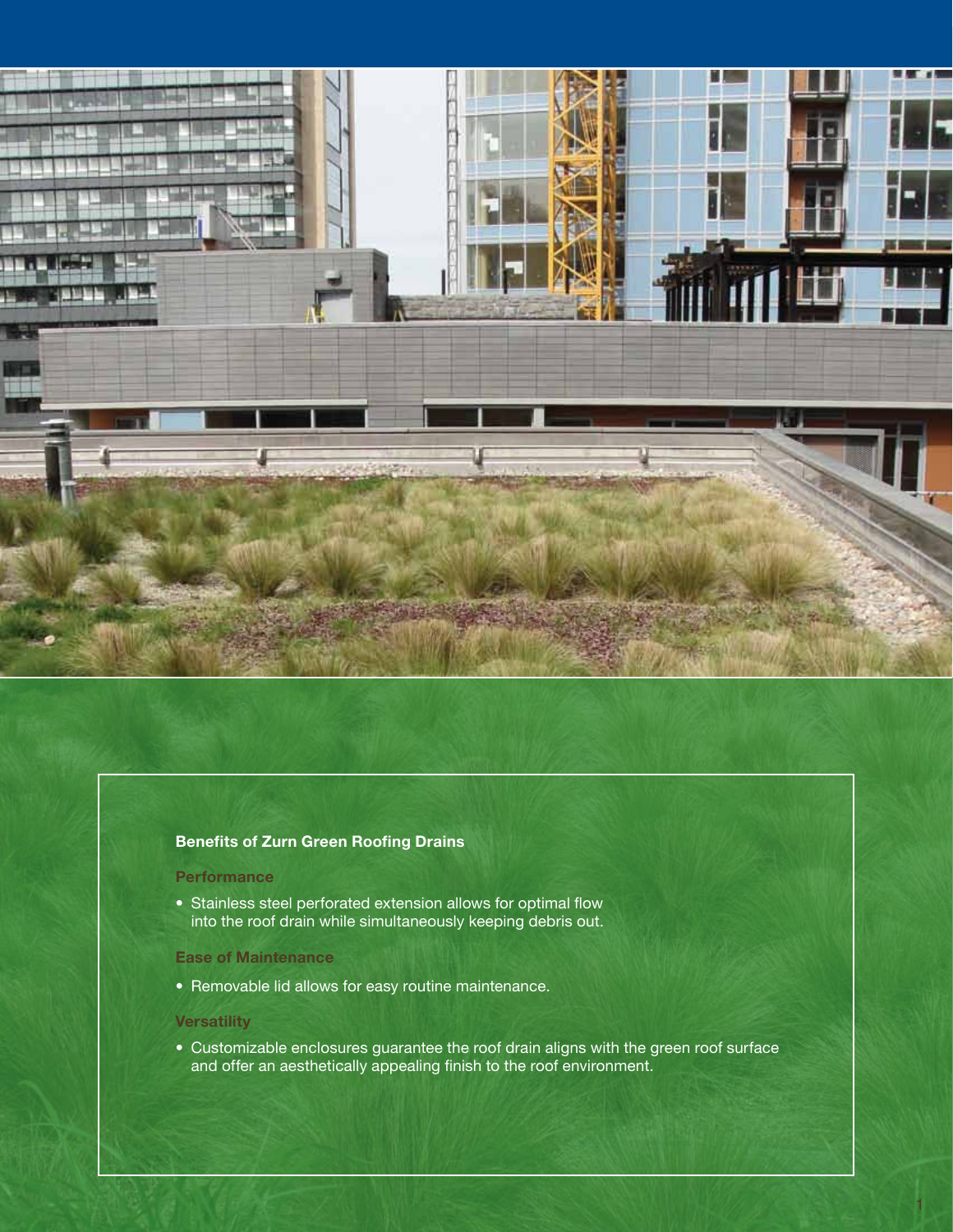# **Zurn Green Roofing Solutions Zurn Green Roofing Solutions – Extensive Layered System**

# **Extensive Layered Green Roof**

Extensive green roofs have a shallower soil depth, therefore, the roof drain enclosure height is typically 12" or less.



Z110 Green Roof Drain shown with 12" height for extensive green roofing applications. Z110 roof drains are available with enclosure heights ranging from 5" to 18" or as specified.



# **Zurn Z110 Installed in an Extensive Layered Green Roofing Application**

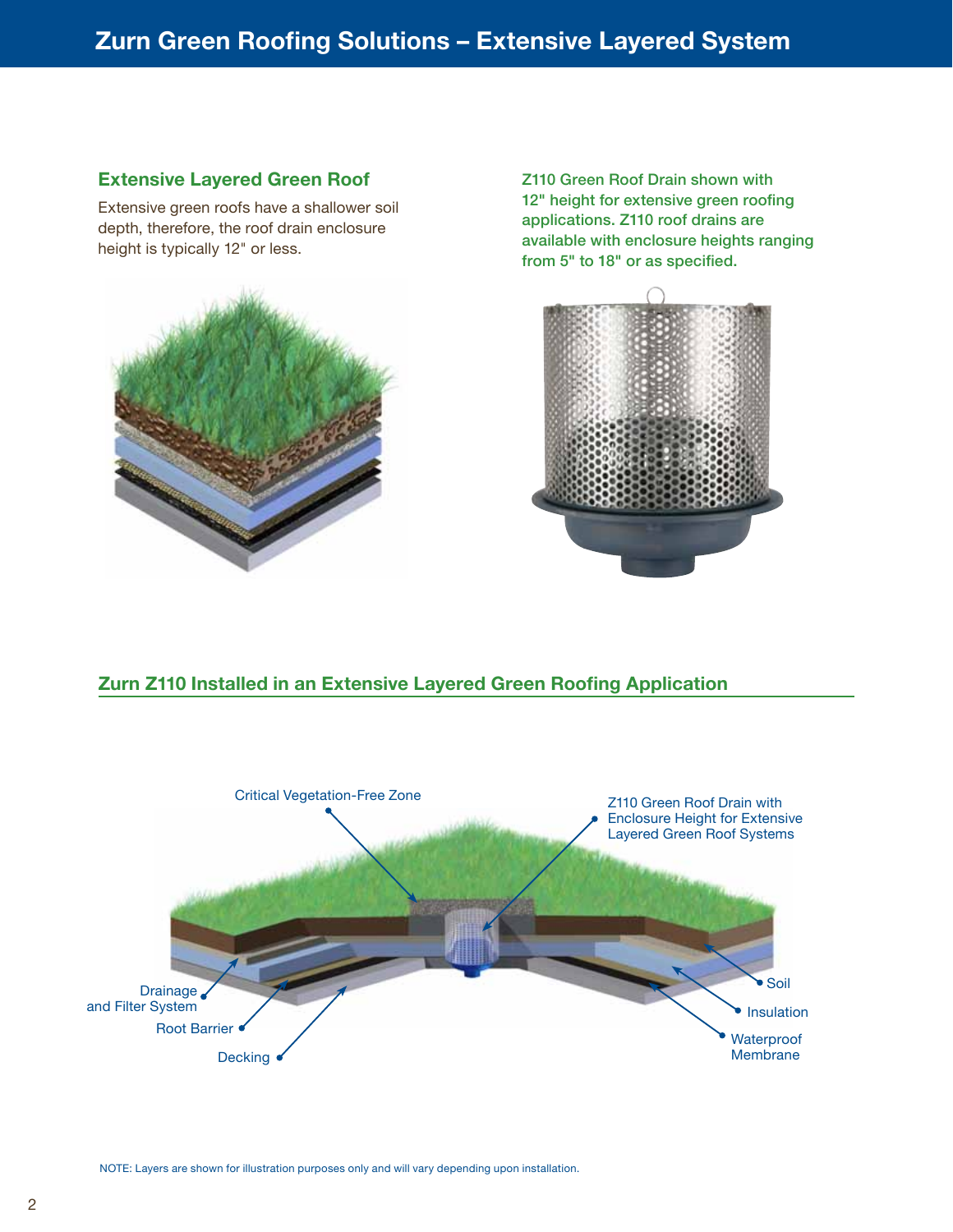# **Zurn Green Roofing Solutions – Intensive Layered System**

## **Intensive Layered Green Roof**

Intensive green roofs have a deeper soil depth, therefore, the roof drain enclosure height is typically 12" or more.



Z110 Green Roof Drain shown with 18" height for intensive green roofing applications. Z110 green roof drains are available with enclosure heights ranging from 5" to 18" or as specified.



# **Zurn Z110 Installed in an Intensive Layered Green Roofing Application**



NOTE: Layers are shown for illustration purposes only and will vary depending upon installation.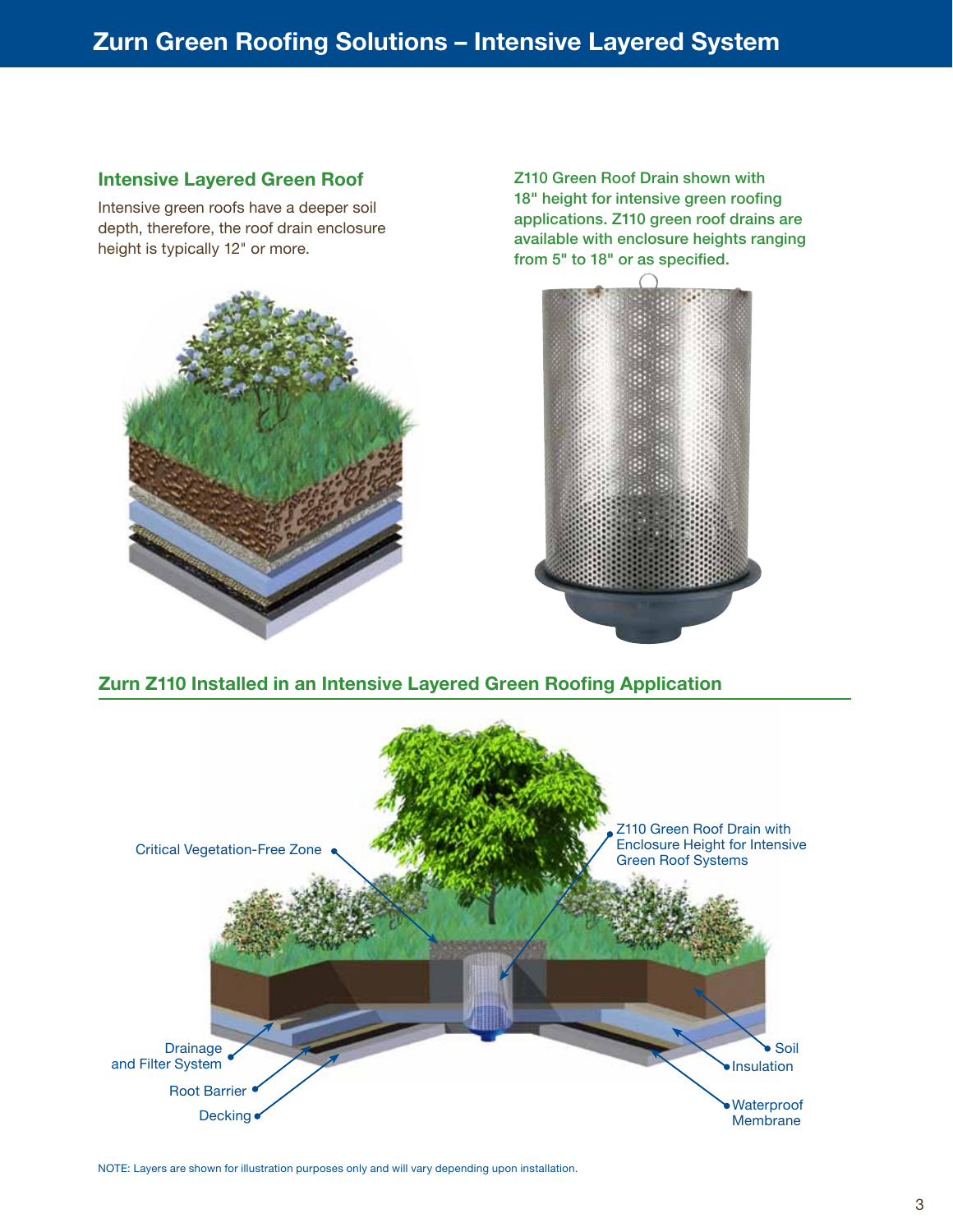Modular green roofs are installed differently than layered green roofs, requiring a different style of roof drain. Zurn offers a variety of roof drain solutions suited for modular green roofs, such as the Z163 and the -84 options, both shown below.

Z100-84



If code requires a primary drain and an overflow drain side by side, the Z163 (shown above) is an ideal solution. It can provide spacing to grid around the drains and easy installation with the Zurn Top-Set™ deck plate. The Z163 can also be incorporated with drain risers (-DR option) which allows for easy vertical adjustment.



If stone ballast is being utilized around the drain, the -84 option (shown above) will allow for flow through the drain while also keeping the stone ballast out.



# **Zurn Z163-DR Installed in a Modular Green Roofing Application**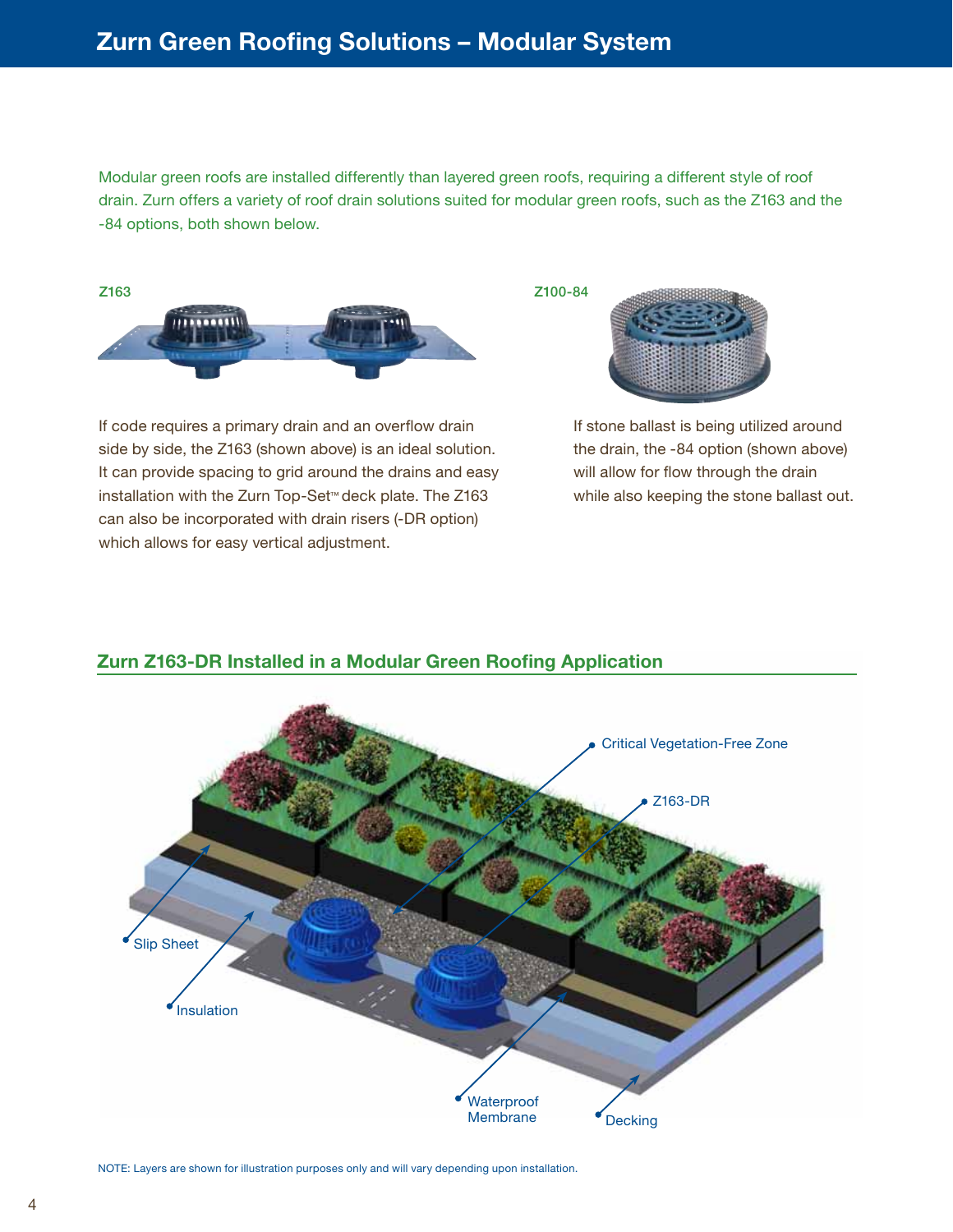# **More Sustainable Solutions from Zurn**

## **Versatility and Selection**

Zurn offers the widest selection of green roofing choices in the industry with our Z110 and ZS110 lines. With a choice of stainless steel and cast iron alternatives, you will find the right solution for your application.

#### Zurn Green Roof Drains



## **More Green Roof Applications**

The Z110-AI is supplied with an auxiliary inlet for additional drainage capabilities into the roof drain. In addition to our green roof drains, Zurn also offers a wide selection of planter-style drains for rooftop promenade decks. If your application is beyond what we offer off of the shelf, we can custom-engineer a unique green roofing solution for your project.

## **Cool/Reflective Roofs**

Cool roofs, also known as reflective roofs, are considered a "green" alternative to traditional-style roofing. This type of roof offers environmental benefits by reflecting sunlight and heat instead of absorbing it. the Zurn roof drain with Top-Set™ technology is an excellent solution for cool roofs.

## **Siphonic Roof Drains**

Zurn siphonic roof drains utilize a baffle to eliminate all air from the piping system. This innovative design solution provides multiple benefits to the building, such as reducing both the amount of drainage pipe required and the diameter of the drainage pipe.

Z110-AI